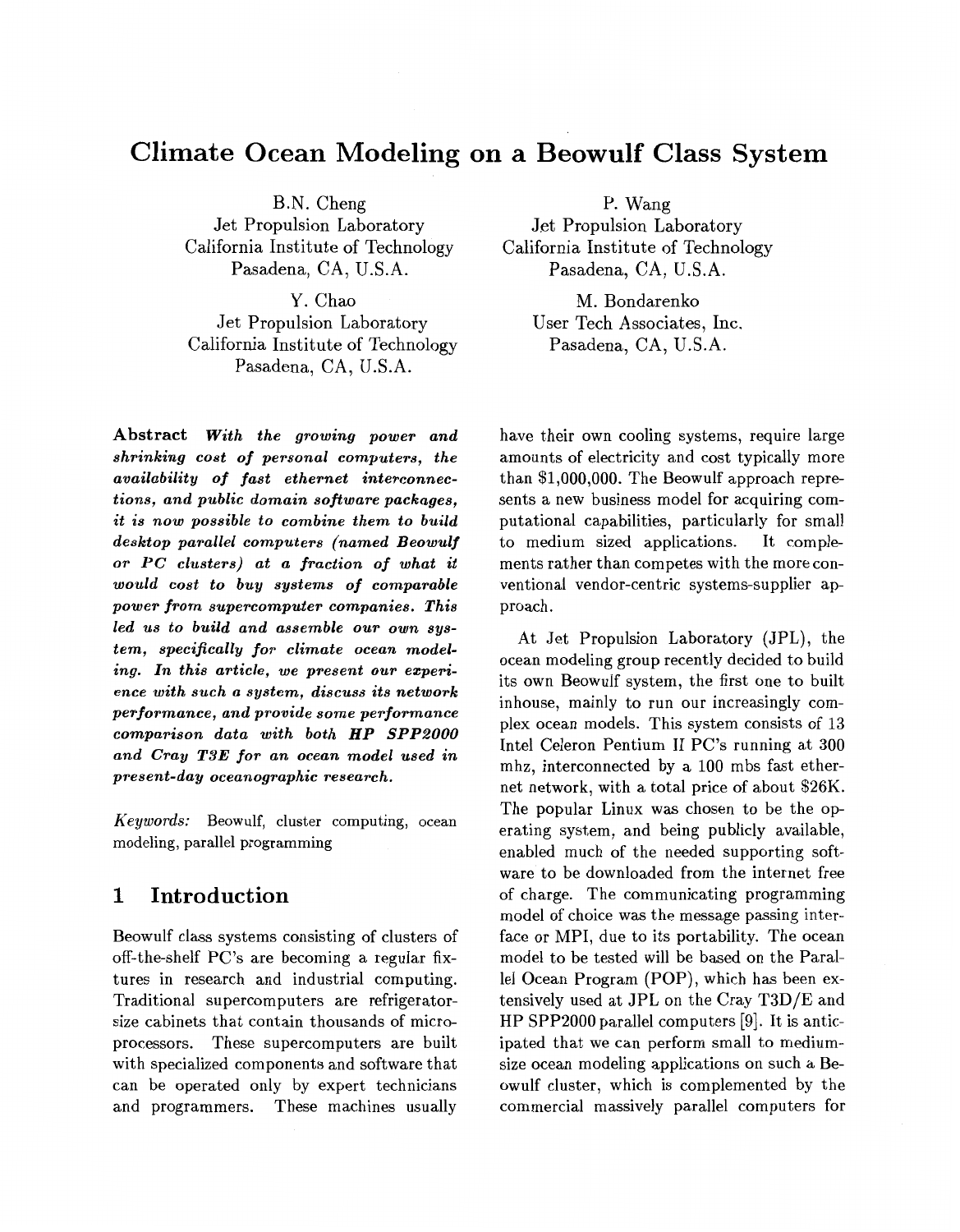large and extremely large sized (killer) applications. The objective of this arcticle is to assess the performance of our network and present some performance comparison data with both HP SPP2000 and Cray T3E using application runs from our ocean model programs.

## **2 Setting up the Beowulf Cluster**

Documentation for setting up a Beowulf cluster are widely available from various sources, and our setup mainly followed that in the "How to Build a Beowulf, A Tutorial" [l] by P.Angelino et al. All machine parts were ordered from local commercial vendors and brought in to JPL for assembly. Most of the parts ordered were identical to that specified in [l], with the exception of ours having faster Pentium chip (PI1 Celeron), more RAM memory (168mb), larger disks (4.3 Gb), and different network cards (Scorn 905B-TX Boomerang) and switch (24 port SuperstackII 3300). We also have the benefit of a newer version of the Linux operating system (Redhat 5.0), which was purchased with the Extreme Linux CDROM from Redhat Systems for less than \$30. Installation of the operating system on the main disk went as planned, the machine booted up as expected. The first major problem encountered was the discovery that the 3C905B network card drivers were not available on the CDROM distribution. A quick search thru the internet led to Donald Becker's site at Goddard Space Flight Center, who recently made available his latest version (v0.99H) of the network driver that does support this new card. It was now a routine matter to compile this new driver, and to install this as a module to the kernel. A series of tweaks followed in order maximize the network performance, and we found that in order for the card to detect a 100mbs network link, the following must be modified in the 3c59x driver code:

{"lOObaseTX", Media-Lnk, 0x02, XCVR-lOObaseFx, (40\*HZ)/10.}

where 14 was changed to 40,which allowed the card a little more time to detect the default link beat. The next major problem was how to clone the first working system to the 12 others, without having to remove the hard drive and do a dd each time, as done in [l]. A few hours of research (again thru the internet) provided us with the idea of using the Trinux ( a diskless version of Linux, residing completely in RAM space) as a starting point for the cloning procedure. The basic step of this process starts with installation of the Trinux on the new machine from a floppy drive, which included the drivers for the SCSI disk and network card. After the partitions were setup properly on the new machine, the network driver is loaded, and a TCP connection is started with the machine to be cloned. The entire filesystem was then copied with the cpio command. This method is definitely faster than using dd with large disks, as cpio is quicker, and has the major advantage of not having to disconnect the hard drives. With all 13 systems up, connected, and running, the last major task was to setup the automount file sharing system. This proves to be routine, as the documentation provided with the amd software was sufficient.

The Extreme Linux CDROM comes with both LAM and MPICH version of the MPI parallel programming model, and we decided to go with the MPICH version, due to our previous experience with this software. We downloaded **a** later version (1.2) of MPICH from the Argonne National Labs website, and installed the program. An f90 compiler was also needed for compiling our ocean parallel programs, and the Absoft f90 compiler was our choice.

### **3 Network Performance**

We decided to first examine the network performance of this machine, using a similar tests as done in  $[2]$ . The Hyglac machine  $(JPL's)$ first Beowulf, built at Caltech) network interface cards (NICs) are D-link cards with Tulip chipset, while we mentioned before that ours are 3C905B-TX Boomerangs. Comparing the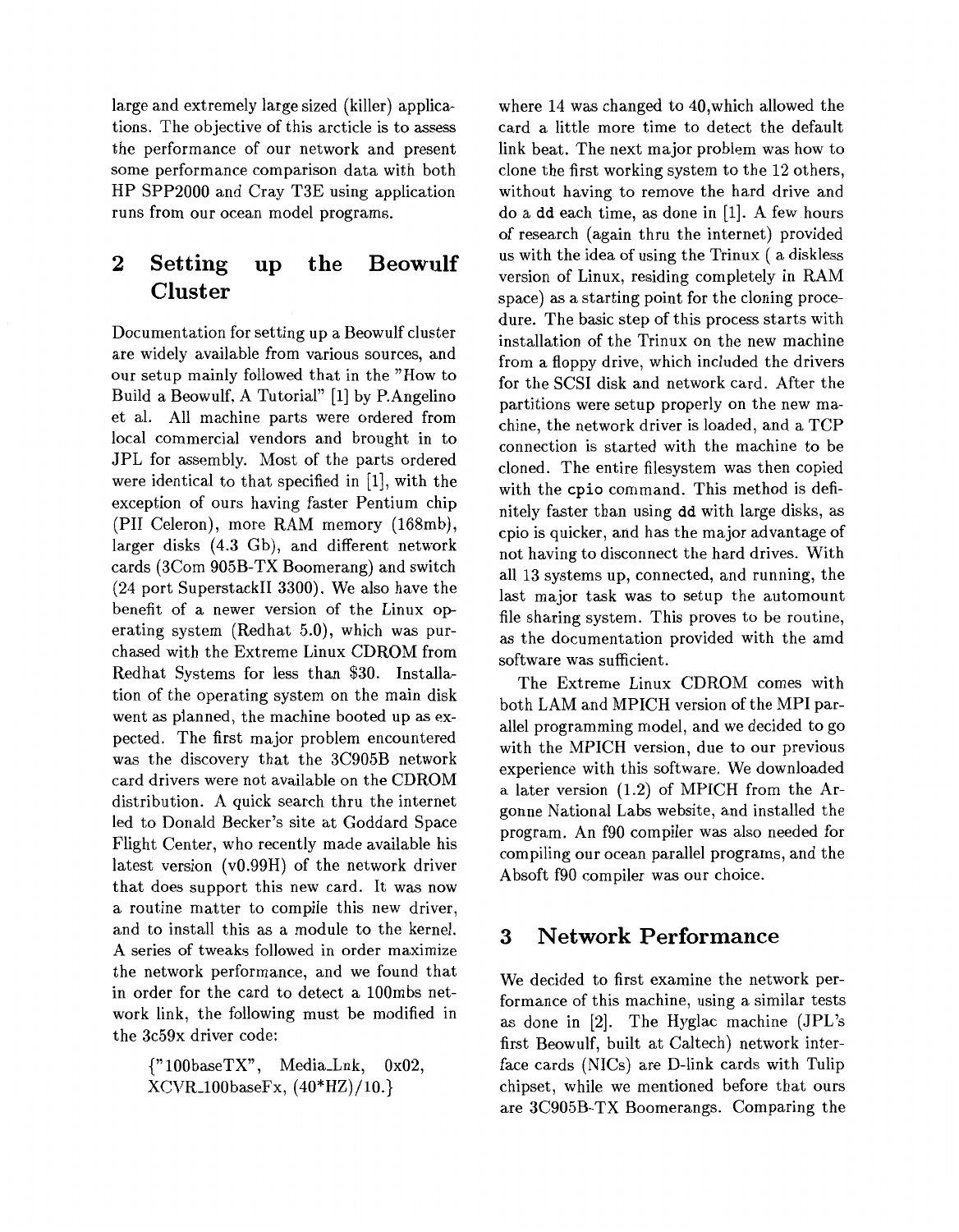

Figure 1: Sockets vs. MPI throughput performance

results with those obtained in  $[2]$  with the JPL Hyglac beowulf cluster (Figure l), the netperf program for BSD socket tests showed that our network has a higher throughput for packet size of less than 512 bytes, and reaching close to its peak rate by the time the packet size hit 128 bytes. The peak rate of 9.87 Mbytes/s however was significantly less than the 11.8 Mbytes/s observed with Hyglac network. For MPI send and receive performance, ours show slightly better rates for up to 4Kbytes packet sizes, and at 64Kbytes and 128Kbytes packets. There is a rather precipituous drop in performance between 8Kbytes and 32Kbytes packet sizes, and then moving back up to a peak rate of 7.31 Mbytes/s for 256Kbytes packet, though the range where this rate drop occurred at a different location for the Hyglac network (between 32Kbytes and 128Kbytes), with maximum recorded rate of 8.3 Mbytes/s. Possible causes of this rate drop are socket buffer size and ethernet segment size  $[2]$ , though the exact cause has yet to be determined. However, it is clear at this point that it is dependent on the type of NIC used. In summary, our machine will perform better than Hyglac on programs communicating with packets less than 1 Kbytes in size.

## **4 Description of the Ocean Model**

The Ocean General Circulation Model (OGCM) is based on the Parallel Ocean Program (POP) developed at Los Alamos National Laboratory [3]. This ocean model evolved from the Bryan-Cox 3-dimensional primitive equations ocean model [4,5], developed at NOAA Geophysical Fluid Dynamics Laboratory (GFDL), and later known as the Semtner and Chervin model or the Modular Ocean Model (MOM) [6]. Currently, there are hundreds of users within the so-called Bryan-Cox ocean model family, making it the dominant OGCM code in the climate research community. Furthermore, this model has been subjected to a high degree of optimization on parallel machines over the last few years [7][8].

The OGCM solves the 3-dimensional primitive equations with the finite difference technique. The equations are separated into barotropic (the vertical mean) and baroclinic (departures from the vertical mean) components. The baroclinic component is 3 dimensional, and uses explicit leapfrog time stepping. It parallelizes very well on massively parallel computers. The barotropic component is 2-dimensional, and solved implicitly. It differs from the original Bryan-Cox formulation in that it removes the rigid-lid approximation and treats the sea surface height as a prognostic variable (i.e., free-surface). The freesurface model is superior to the rigid-lid model because it provides more accurate solution to the governing equations. More importantly, the free-surface model tremendously reduces the global communication otherwise required by the rigid-lid model.

## **5 Results on the Beowulf Cluster**

At the core of our ocean model is the parallel conjugate gradient solver code used to solve the barotropic component of the model. We are interested in the performance of this solver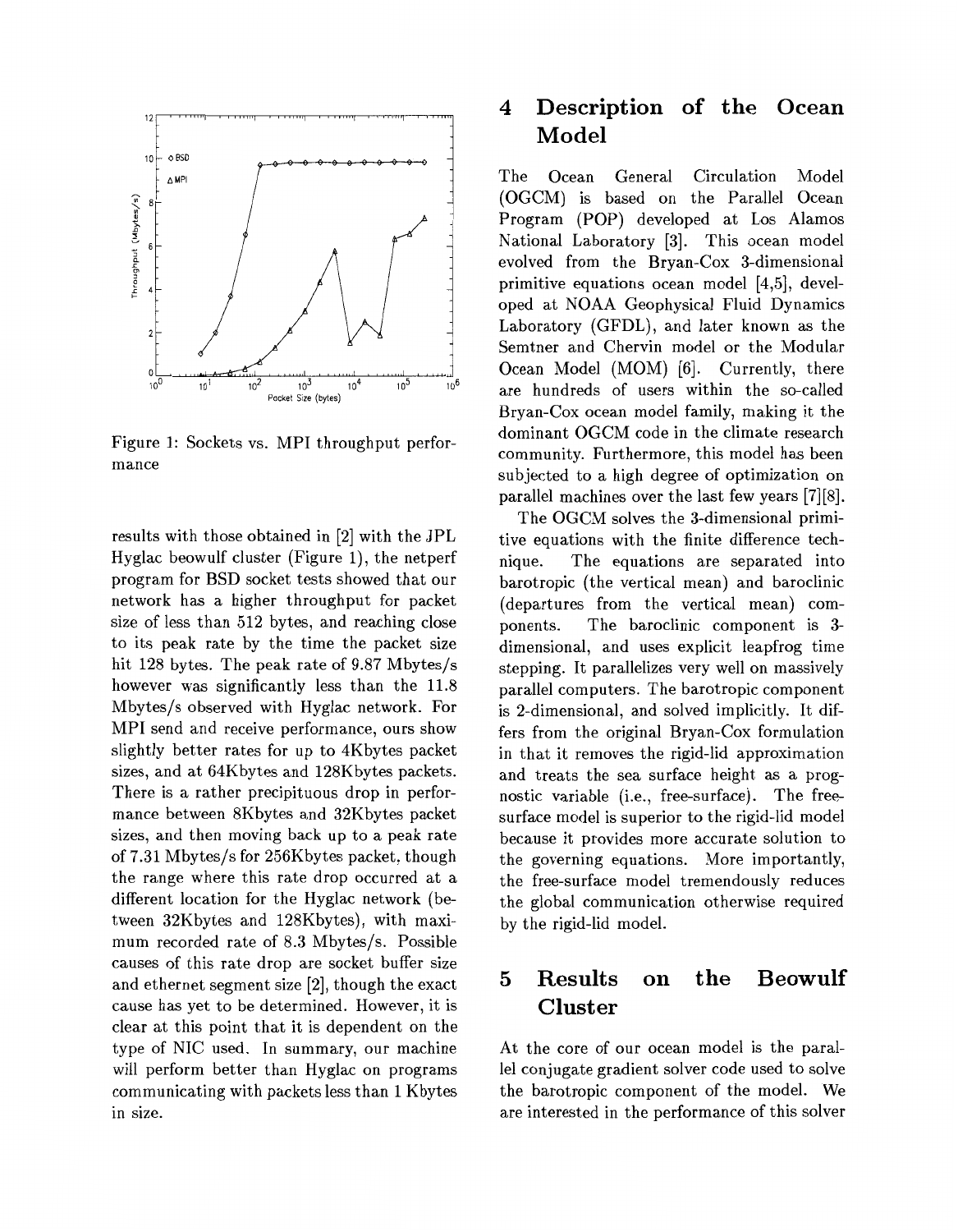code ,which comprises much of the computation and communication routines of the model, on different parallel machines. Each of the machine compared to runs it's own implementation of the MPI message passing architecture. The model grid size chosen for testing is a 2 degree x 1 degree global ocean model with 180 x 180 horizontal grid points and 20 vertical levels. which is the largest size that can fit in our Cray T3E memory for a two PE run. The POP 2-dimensional solver code uses a 9 point stencil scheme with diagonal preconditioning. The pperf package,which takes advantage of the special Model Specific Register (MSR) of the Pentium processor, is used to obtain accurate time and floating point operations (FLOP) count for each iteration of the solver. It usually takes several iterations for the solver to complete one timestep of a model run, i.e. for the solution to converge. Performance speed is defined as

$$
Speed = \frac{FLOP}{execution time per timestep}
$$

and averaging this over the total number of timesteps. To examine the differences in the flop rate, we also looked at the ratio of computation to communication for the current problem grid size, shown below in column 3. Single node performance results for the solver running on two processors are as follows:

| Machine  | Speed $(Mflop/s)$ | Ratio    |
|----------|-------------------|----------|
| Beowulf  | 11.9              | 3.25:1   |
| Cray T3E | 22.7              | 3.7:1    |
| Exemplar | 39.1              | 0.57 : 1 |

Table 1: Solver performance

The HP Exemplar is an SPP2000 machine powered by the PA 8000 RISC chip running HPUX, with a peak flop rate of 720 Mflop/s. Its processors are connected via a toroidal interconnect, with a cache-coherent, nonuniform memory-access (ccNUMA) architecture. On the other hand, the T3E uses the DEC Alpha chip and runs on UNICOSMK, with a peak speed of 600 Mflop/s. The Alphas are connected by a high-bandwidth, low-latency bidirectional 3-D torus system interconnect network. The best optimization flags available are applied to the compiler for each of the above machines. Because of the communication overheads, the net flop rate given above is lower than the actual flop rate in accordance with the amount of time spent doing the communications.

Given that the computation to communication ratio is about the same for the Beowulf and the T3E, the Beowulf flop rate is close to what was expected with its peak flop rate of about 300 Mflop/s, half that of the T3E. On the other hand, It is notable that on the Exemplar, the model spents more of its time on communication relative to the other two machines, ,with the faster performance due to the Exemplar's coherent memory caches (at least within a hypernode). This explains why the Exemplar flop rate is *so* much higher than expected from its peak flop rate, which is only about 2.4 times faster than the Beowulf peak flop rate. We also looked at the solver speedup measurements for the above grid size, shown in Figure 2, using the above two PE run as the baseline.



Figure 2: Solver speedup comparison curves

From the figure, we see that the Beowulf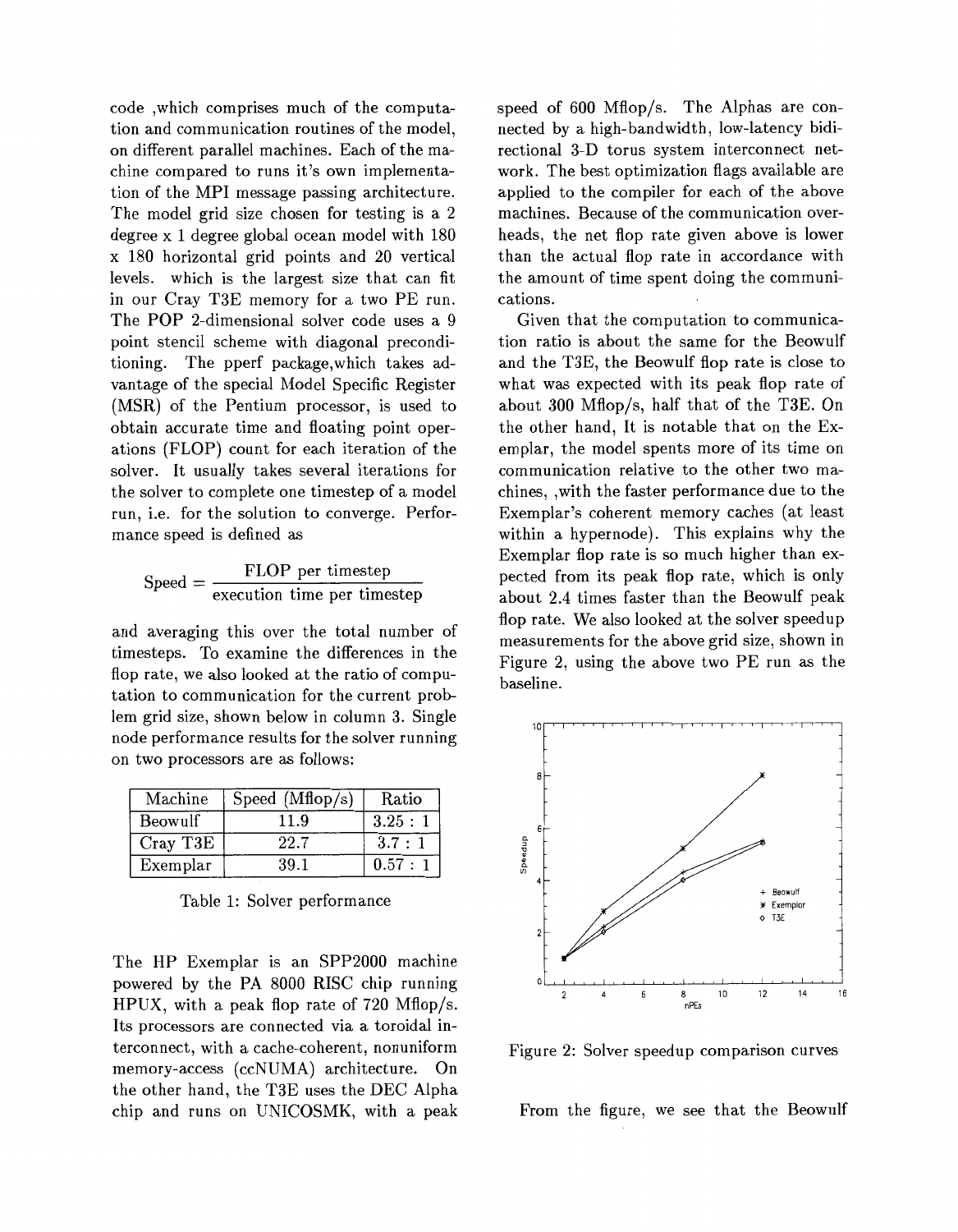speedup is comparable to that of the T3E. The Exemplar exhibits an interesting superlinear speedup with the number of processors, which we attribute to the intrahypernode memory caching in communicating data. Overall, we see that the Beowulf cluster performs favorably in comparison, and cost about 10 times less per node than each of other two machines.

Finally, to convince ourselves and others that an actual model run is feasible, we setup an experiment with the POP model, using realistic topography and forcing the model with real ocean wind, (from the European Centre for Medium Range Weather Forecast (ECMWF), salinity, and temperature (Levitus) data. The model domain ranges from 100E to 130E and 0 to 30N (closed wall on all four sides), with a resolution of 1/3 degree x 1/3 degree ,and 20 vertical levels. The sea level output at the end of a 120-day run is shown in Figure 3.



Figure 3: Sea level output at end of 120-day model run, with color scale ranging from purple (lowest) to pink (highest).

### **6 Conclusions**

Beowulf class PC clusters are well suited for ocean modeling applications, especially for small to medium sized problems. With the current trends in PC pricing and CPU performance, the Beowulf computing paradigm seem destined only to grow in suitability. The attractive price-to-performance ratio means such machines are likely to be around for research and many other non time-critical applications. Another major advantage in favor of such a cluster is the ability to use it as a dedicated machine without sharing computing resources with many users, as is currently the case with large expensive machines. Our PC cluster is definitely not the best in quality that can be assembled, but certainly qualifies as a one of the least expensive (in the Los Angeles area), if not the least expensive one in terms of performance. It is not difficult to imagine a passionate ocean modeler having a hard time deciding whether to put a Honda or a Beowulf in his/her own garage.

### **Acknowledgement**

This work is performed at the Jet Propulsion Laboratory, California Institute of Technology, under contract with the National Aeronautics and Space Agency.

### **References**

- [l] P. Angelino, C. Chapman, J. Lindheim, J. Salmon, T. Sterling, D. Becker, and D. Ridge. How to build a Beowulf tutorial, Cluster Computing Conference, CCC'97, Atlanta, 1997.
- [2] D. S. Katz, T. Cwik, B.H. Kwan, J. Z. Lou, P.L. Springer, T. Sterling, and P. Wang. An Assessment of a Beowulf system for a wide class of analysis and design software. *Adv. in Eng. Software,* 29(3-6):451-461, 1998.
- [3] R.D. Smith, J.K. Dukowicz, and R.C. Malone. Parallel Ocean General Circulation Modeling. *Physicu,* 60:38-61, 1992.
- [4] K. Bryan. Numerical Method for the Study of the World Ocean Circulation. *J. Comp. Phy.,* 4:1687-1712, 1969.